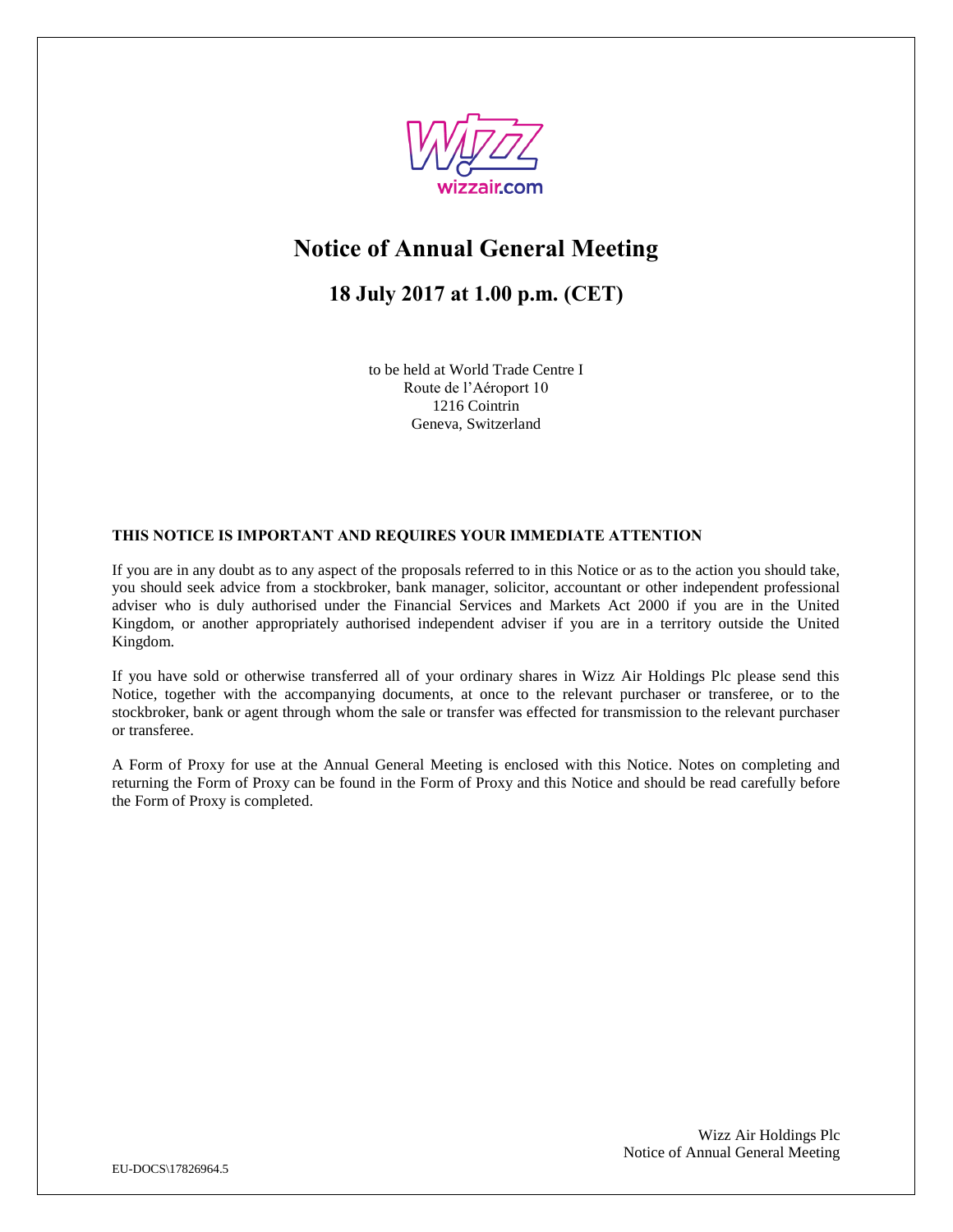

25 May 2017

Dear Shareholder,

#### **ANNUAL GENERAL MEETING OF THE COMPANY – 18 July 2017**

I am pleased to enclose the Notice convening the forthcoming annual general meeting ("**AGM**") of Wizz Air Holdings Plc (the "**Company**") which will be held at World Trade Centre I, Route de l'Aéroport 10, 1216 Cointrin, Geneva, Switzerland on 18 July 2017 at 1.00 p.m. (CET). Please note that this is a different location from prior years.

The business to be considered at the AGM is set out in the Notice of AGM which you can find on pages 3 to 5 of this document. Explanatory notes on each resolution to be considered at the AGM appear on pages 9 to 10 of this document.

Please note that only those shareholders whose names appear on the register of members or Separate Register (as defined in the Company's articles of association (the "**Articles**")) of the Company at 1.00 p.m. (CET) on 16 July 2017 shall be entitled to attend and/or vote at the AGM.

#### *Annual report and accounts*

Resolution 1 deals with the receipt by the shareholders of the Company's audited financial accounts and the related reports of the directors of the Company and the auditors for the year ended 31 March 2017. Shareholders will have the opportunity to put any questions to the directors before the resolution is proposed at the AGM.

#### *Directors' remuneration report*

Resolution 2 seeks approval for the directors' remuneration report. The vote on the directors' remuneration report is advisory in nature and does not affect the actual remuneration paid to any individual director.

#### *Board of directors*

Resolutions 3 to 18 relate to the election and re-election of the directors. In accordance with the UK Corporate Governance Code, all of the directors of the Company will be standing for re-election at the AGM. In accordance with the Financial Conduct Authority's Listing Rules and the Articles, there will be an ordinary resolution and a separate resolution of Independent Shareholders (as defined in the Articles) in respect of the re-election of each of the Independent Directors (as defined in the Articles), being Thierry de Preux, Guido Demuynck, Simon Duffy, John McMahon and Susan Hooper and the election of Wioletta Rosołowska.

A brief summary of the skills and experience of each director is set out on pages 11 to 13 of this document. Each director is considered to be effective in their role and to be committed to making available the appropriate time for meetings of the board of directors of the Company (the "**Board**") and other duties for the Company.

#### *Actions to be taken by shareholders*

Although we would like as many shareholders as possible to attend our AGM, I do appreciate that this is not always possible. However, even if you are not able to come to the AGM in person your vote is still important. I would therefore encourage you, regardless of the number of shares you own, to complete, sign and return the accompanying Form of Proxy to the Company's Registrar, Computershare Investor Services (Jersey) Limited at c/o The Pavilions, Bridgwater Road, Bristol BS99 6ZY, United Kingdom as soon as possible but, in any event, by no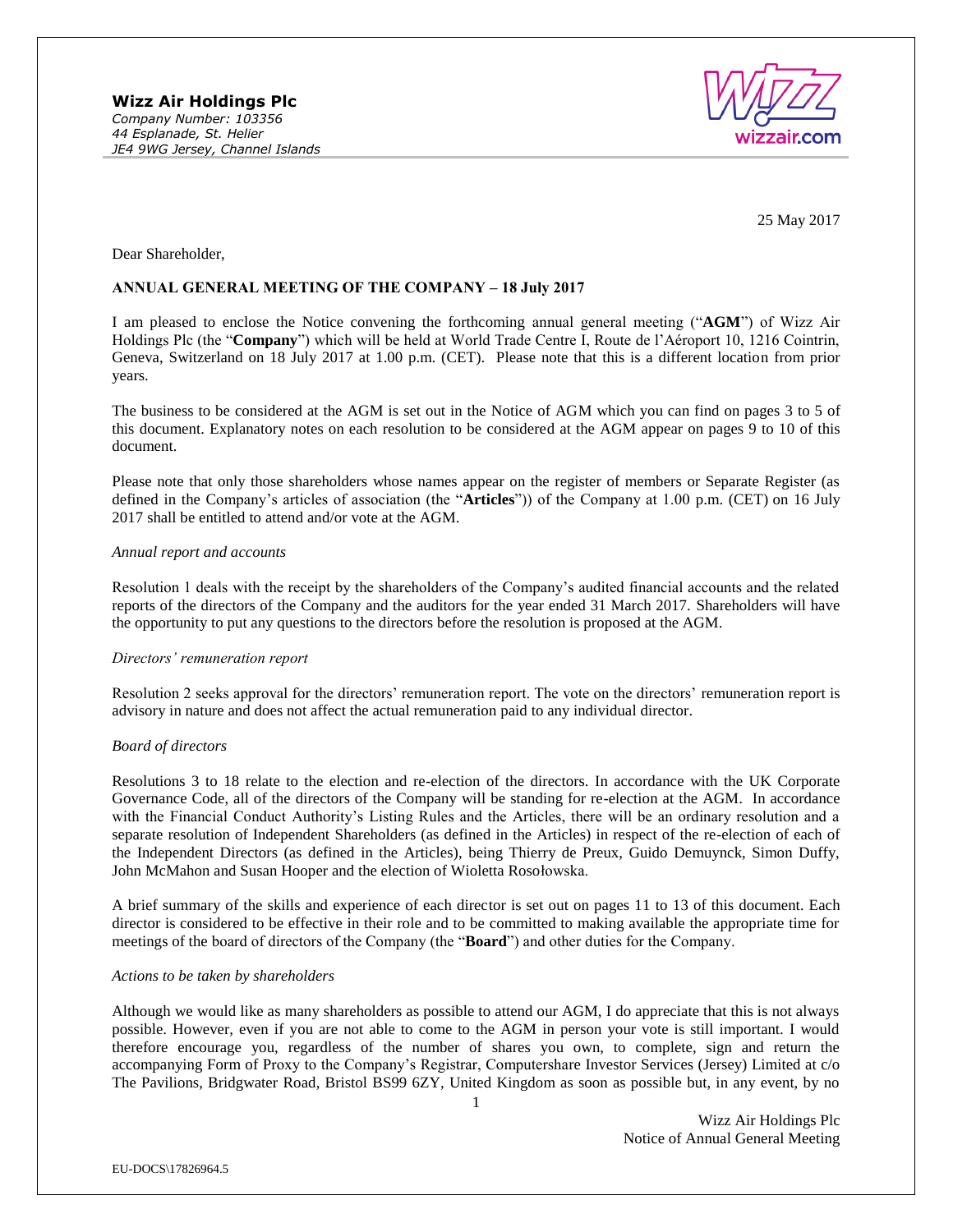

later than midday (BST) on 16 July 2017. Alternatively, you may also register your proxy appointment(s) and voting instructions electronically or through the CREST electronic proxy appointment service if you are a CREST member. Please refer to pages 6 to 7 of this document for further details of how to appoint a proxy or proxies. Registration of a proxy appointment will not prevent you from attending and voting at the AGM if you so wish.

#### *Recommendation*

The Board is unanimously of the opinion that all the resolutions set out in the Notice to be put to the AGM are in the best interests of the Company and its shareholders as a whole and therefore recommends that shareholders vote in favour of each of the resolutions, as the directors intend to do in respect of their own beneficial holdings.

#### *Queries*

The AGM provides an opportunity for you to ask questions about the business set out in the Notice and to raise other matters about the business of the Company. I will endeavour to ensure that discussions are kept relevant and that as many shareholders as possible have the opportunity to speak.

I hope that you will be able to attend our AGM and I look forward to seeing as many of you as possible.

Yours sincerely,

William A. Franke Chairman

**Wizz Air Holdings Plc**

**Registered number**: 103356 **Registered office**: 44 Esplanade, St. Helier JE4 9WG, Jersey, Channel Islands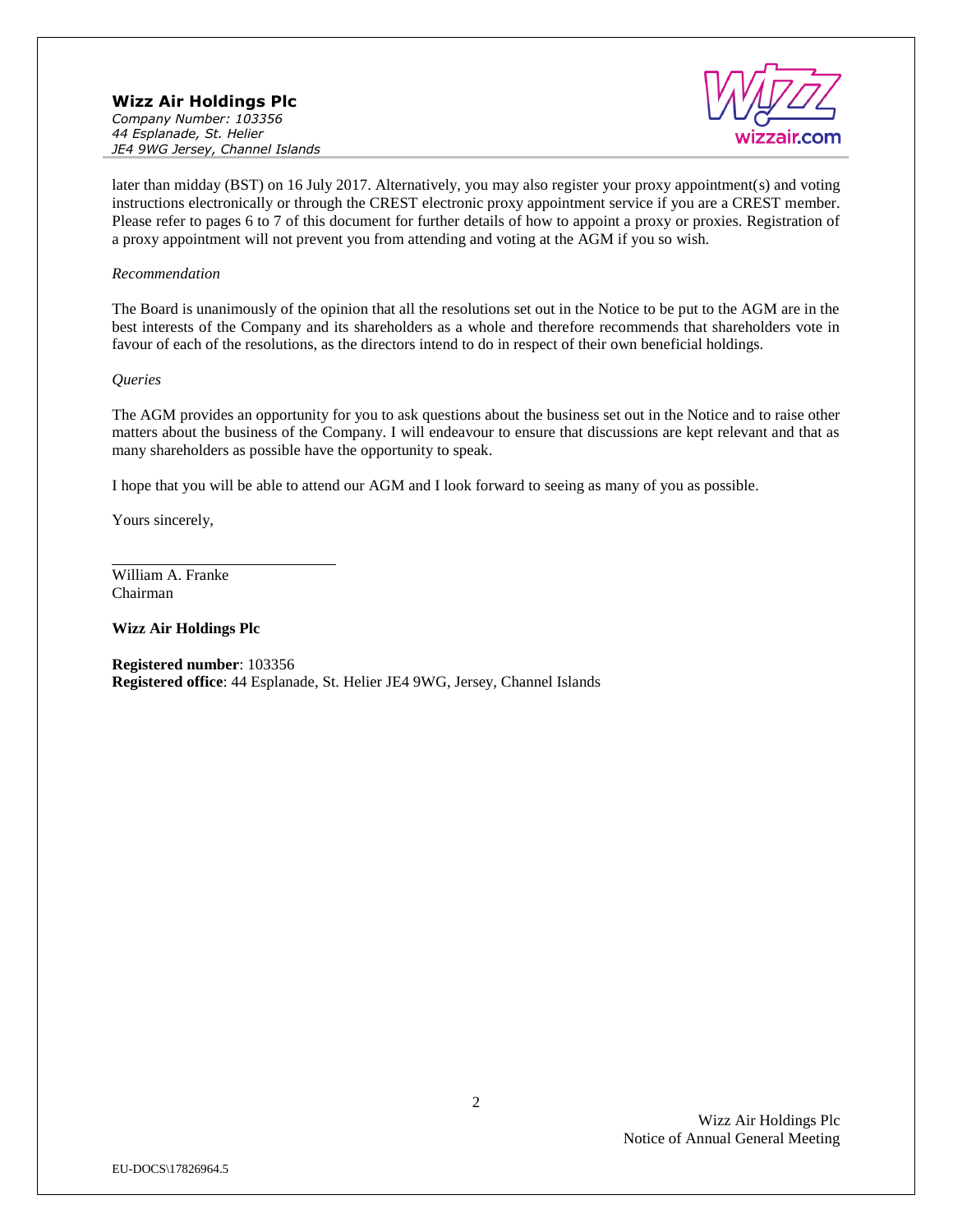

## **NOTICE OF ANNUAL GENERAL MEETING**

**Notice is hereby given** that the annual general meeting ("**AGM**") of Wizz Air Holdings Plc (the "**Company**") will be held at World Trade Centre I, Route de l'Aéroport 10, 1216 Cointrin, Geneva, Switzerland on 18 July 2017 at 1.00 p.m. (CET) to consider and, if thought fit, pass the following resolutions of which resolutions 1-5 (inclusive), 7, 9, 11, 13, 14, 16, 17 and 19-21 (inclusive) shall be proposed as ordinary resolutions and resolutions 22 and 23 shall be proposed as special resolutions. Resolutions 6, 8, 10, 12, 15 and 18 will only be voted on by Independent Shareholders (as defined in the Company's articles of association (the "**Articles**")) as required by the Financial Conduct Authority's Listing Rules (the "**Listing Rules**").

## *ORDINARY RESOLUTIONS*

#### **Resolution 1: Reports and accounts**

To receive the Company's annual report and accounts for the financial year ended 31 March 2017 together with the related directors' and auditor's report.

#### **Resolution 2: Directors' remuneration report**

To approve the directors' remuneration report for the financial year ended 31 March 2017.

#### **Resolution 3: Re-election of a director**

To re-elect William A. Franke as a director of the Company.

#### **Resolution 4: Re-election of a director**

To re-elect József Váradi as a director of the Company.

#### **Resolution 5: Re-election of a director**

To re-elect Thierry de Preux as a director of the Company.

## **Resolution 6: Re-election of a director (Independent Shareholder vote)**

To re-elect Thierry de Preux as a director of the Company (Independent Shareholder vote).

#### **Resolution 7: Re-election of a director**

To re-elect Guido Demuynck as a director of the Company.

#### **Resolution 8: Re-election of a director (Independent Shareholder vote)**

To re-elect Guido Demuynck as a director of the Company (Independent Shareholder vote).

#### **Resolution 9: Re-election of a director**

To re-elect Simon Duffy as a director of the Company.

### **Resolution 10: Re-election of a director (Independent Shareholder vote)**

To re-elect Simon Duffy as a director of the Company (Independent Shareholder vote). **Resolution 11: Re-election of a director**

To re-elect Susan Hooper as a director of the Company.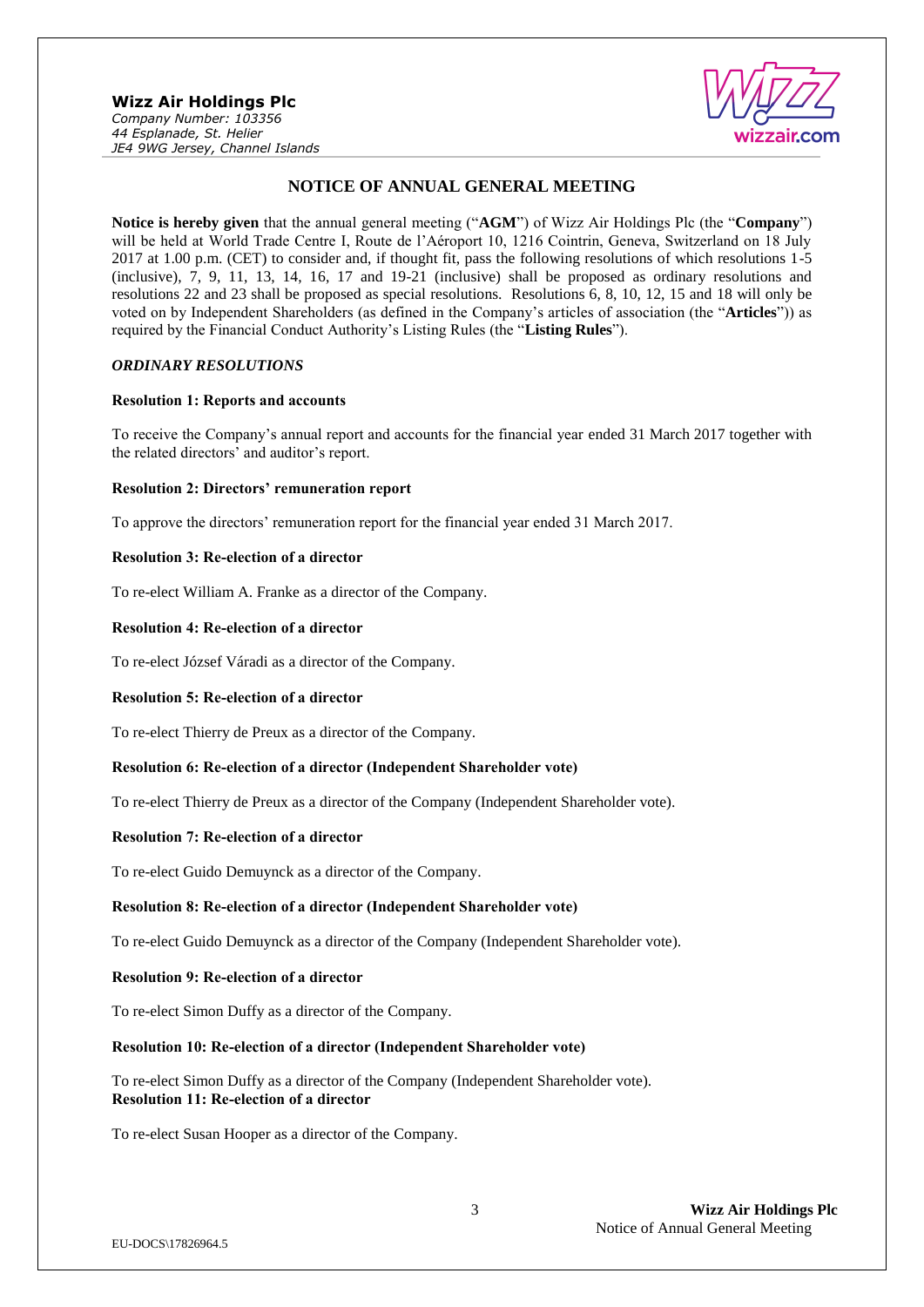## **Resolution 12: Re-election of a director (Independent Shareholder vote)**

To re-elect Susan Hooper as a director of the Company (Independent Shareholder vote).

#### **Resolution 13: Re-election of a director**

To re-elect Stephen L. Johnson as a director of the Company.

#### **Resolution 14: Re-election of a director**

To re-elect John McMahon as a director of the Company.

#### **Resolution 15: Re-election of a director (Independent Shareholder vote)**

To re-elect John McMahon as a director of the Company (Independent Shareholder vote).

### **Resolution 16: Re-election of a director**

To re-elect John R. Wilson as a director of the Company.

## **Resolution 17: Election of a director**

To elect Wioletta Rosołowska as a director of the Company.

#### **Resolution 18: Election of a director (Independent Shareholder vote)**

To elect Wioletta Rosołowska as a director of the Company (Independent Shareholder vote).

#### **Resolution 19: Appointment of auditors**

To re-appoint PricewaterhouseCoopers LLP as the Company's auditors until the conclusion of the next AGM of the Company.

### **Resolution 20: Auditor's remuneration**

To authorise the directors and/or the audit committee to agree the remuneration of the auditors.

#### **Resolution 21: Authority to allot shares**

To authorise the directors pursuant to Article 20 of the Company's articles of association (the "**Articles**") to allot shares or grant rights to subscribe for or to convert any security into shares for an Allotment Period (as defined in the Articles) commencing on the date of the passing of this resolution and ending on the earlier of 18 October 2018, being the date 15 months after the passing of this resolution, and the conclusion of the Company's AGM in 2018, and for that purpose the Authorised Allotment Amount (as defined in the Articles) shall be £1,913 and the Rights Issue Allotment Amount (as defined in the Articles) shall be £1,913. The directors may, during the Allotment Period, make offers or agreements within the terms of this authority which would or might require securities to be allotted or sold or rights to be granted after the expiry of such period and, following the Allotment Period, the directors may allot or sell such securities or grant such rights pursuant to any such offers or agreements as if the authority or power conferred had not expired.

## *SPECIAL RESOLUTIONS*

#### **Resolution 22: Disapplication of pre-emption rights**

Subject to and conditional upon the passing of resolution 21 (Authority to allot shares) above, to empower the directors pursuant to Article 21 of the Articles to allot Equity Securities for an Allotment Period (each as defined in the Articles) commencing on the date of the passing of this resolution and ending on the earlier of 18 October 2018, being the date 15 months after the passing of this resolution, and the conclusion of the Company's AGM in 2018, wholly for cash as if Articles 25 to 28 of the Articles did not apply to such allotment and, for the purposes of Article 21(c) of the Articles and the power granted pursuant to this resolution 22, the Non-Pre-emptive Amount (as defined in the Articles) shall be £287. The directors may, during the Allotment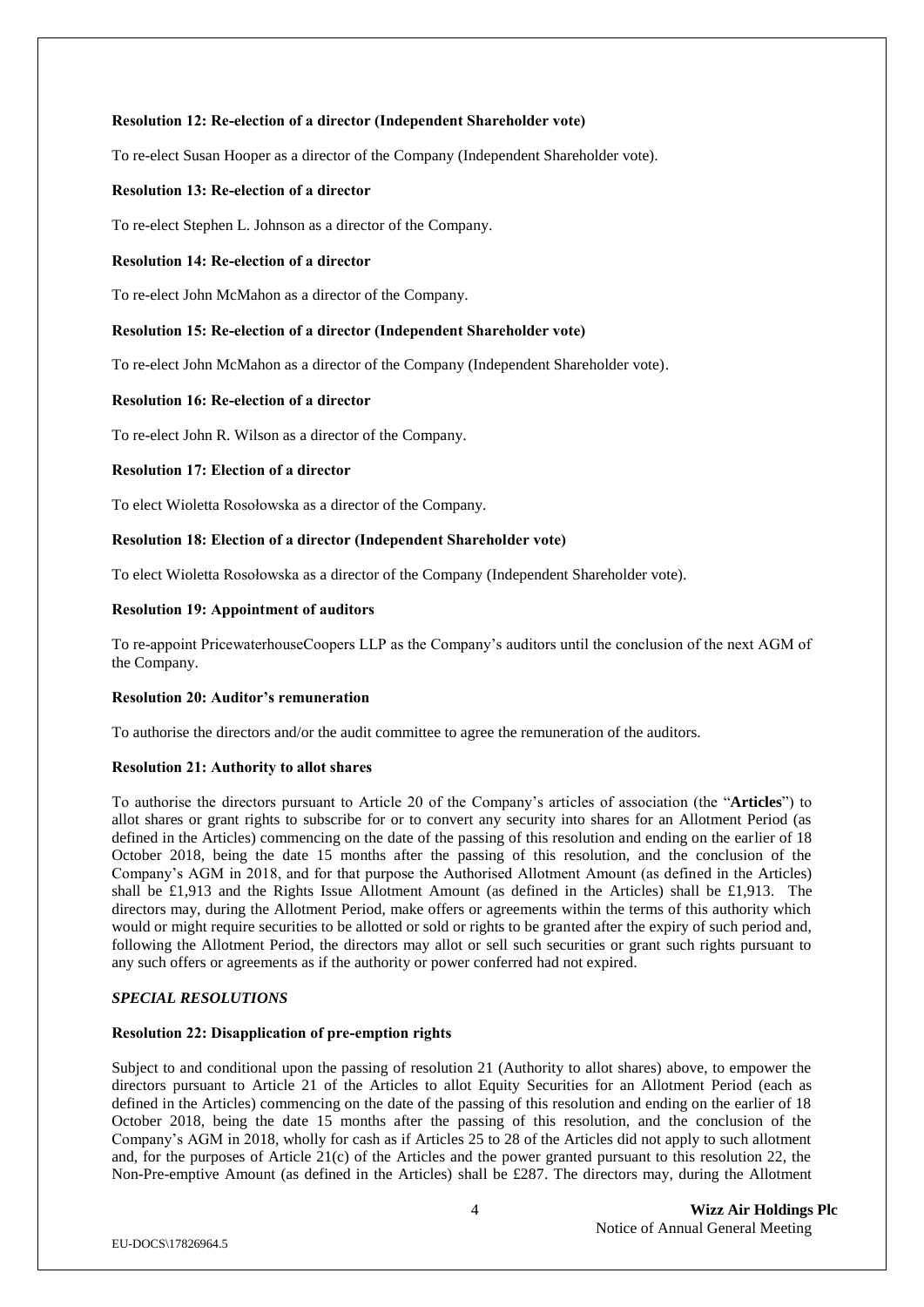Period, make offers or agreements within the terms of this authority which would or might require Equity Securities to be allotted or sold after the expiry of such period and, following the Allotment Period, the directors may allot or sell Equity Securities pursuant to such offers or agreements as if the authority conferred on them hereby had not expired.

## **Resolution 23: Disapplication of pre-emption rights in connection with an acquisition or specified capital investment**

Subject to and conditional upon the passing of resolution 21 (Authority to allot shares) above, to empower the directors pursuant to Article 21 of the Articles to allot Equity Securities for an Allotment Period (each as defined in the Articles) commencing on the date of the passing of this resolution and ending on the earlier of 18 October 2018, being the date 15 months after the passing of this resolution, and the conclusion of the Company's AGM in 2018, wholly for cash as if Articles 25 to 28 of the Articles did not apply to such allotment and, for the purposes of Article 21(c) of the Articles and the power granted pursuant to this resolution 23, the Non-Pre-emptive Amount (as defined in the Articles and in addition to the Non Pre-emptive Amount specified in resolution 22) shall be £287, but so that such power may only be used for the purposes of financing (or refinancing, if the authority is to be used within six months after the original transaction) a transaction which the directors determine to be an acquisition or specified capital investment of a kind contemplated by the Statement of Principles on Disapplying Pre-emption Rights most recently published by the Pre-Emption Group prior to the date of this Notice. The directors may, during the Allotment Period, make offers or agreements within the terms of this authority which would or might require Equity Securities to be allotted or sold after the expiry of such period and, following the Allotment Period, the directors may allot or sell Equity Securities pursuant to such offers or agreements as if the authority conferred on them hereby had not expired.

#### **BY ORDER OF THE BOARD**

William A. Franke Chairman

25 May 2017

**Wizz Air Holdings Plc**

**Registered number:** 103356 **Registered office:** 44 Esplanade, St. Helier JE4 9WG, Jersey, Channel Islands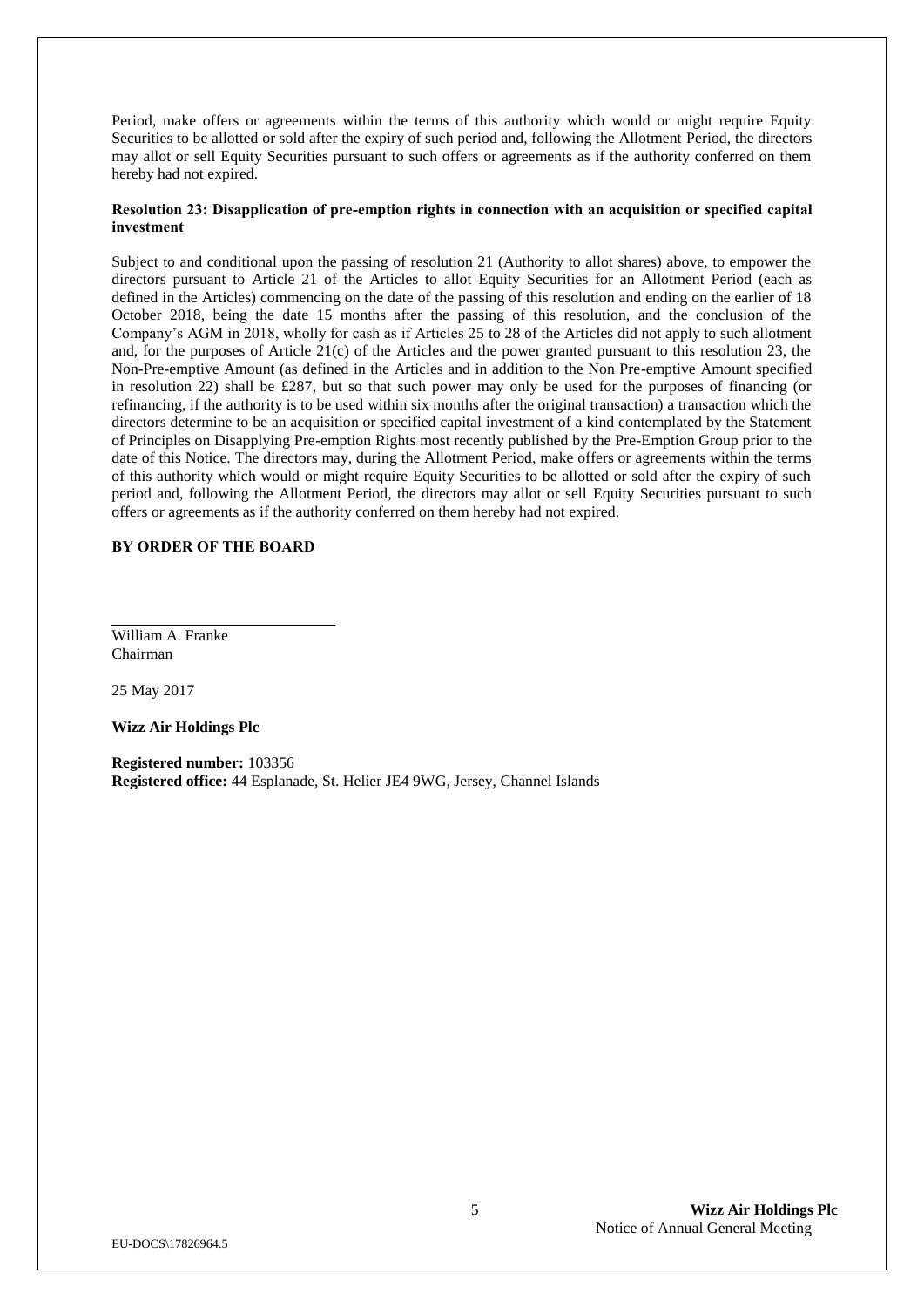## **EXPLANATORY NOTES TO THE NOTICE OF AGM**

#### **Right to attend and vote**

- 1. Only shareholders whose names appear on the register of members or Separate Register (as defined in the Articles) of the Company at 1.00 p.m. (CET) on 16 July 2017 (the "**Specified Time**") (or, if the AGM is adjourned, on the register of members of the Company 48 hours before the time of the adjourned meeting) shall be entitled to attend and/or vote at the AGM in respect of the number of shares registered in their name at such time. Subsequent changes to entries on the register of members after the Specified Time shall be disregarded in determining the rights of any person to attend or vote at the AGM.
- 2. All resolutions at the AGM will be decided by a poll rather than a show of hands. This means that each shareholder has one vote for every share held. The Company believes that this is a more transparent and equitable method of voting, as shareholders are counted according to the number of shares held ensuring an exact and definitive result.
- 3. The Company has also included on the Form of Proxy a "Vote Withheld" option in order for shareholders to abstain on any particular resolution. However, it should be noted that a "Vote Withheld" is not a vote in law and will not be counted in the calculation of the proportion of votes "For" or "Against" the particular resolution.

#### **Appointment of proxies**

#### *General*

- 4. A shareholder who is entitled to attend and vote at the AGM may appoint one or more proxies to attend, speak and vote instead of him or her. A shareholder may appoint more than one proxy to attend the AGM. A proxy need not be a member of the Company. Completion and return of a Form of Proxy will not prevent shareholders from attending and voting in person should they wish to do so. If two or more valid proxy appointments are received in respect of the same ordinary share for use at the AGM, the one which is last delivered or received shall be treated as replacing or revoking the others as regards that share, provided that if the Company determines that it has insufficient evidence to decide whether or not a proxy appointment is in respect of the same share, it shall be entitled to determine which proxy appointment (if any) is to be treated as valid.
- 5. To be a valid, an appointment of proxy, whether by means of an instrument or contained in an electronic form as stated at explanatory notes 6 and 7 below (together with any relevant power or authority) must be received (or, in the case of the appointment of a proxy through CREST, retrieved by enquiry to CREST in the manner prescribed by CREST) by Computershare not later than 48 hours before the time appointed for holding the AGM.

A proxy may be appointed in the following ways:

#### *Printed Form of Proxy*

6. To appoint a proxy, please fill in the Form of Proxy which accompanies this Notice and return it in accordance with the instructions printed on the form as soon as possible. To be valid, the instrument and the power of attorney or other authority (if any) under which it is signed, or a notarially-certified copy of such power or authority, must be received by the Company's Registrar, Computershare Investor Services (Jersey) Limited at c/o The Pavilions, Bridgwater Road, Bristol BS99 6ZY, United Kingdom by no later than midday (BST) on 16 July 2017.

#### *Electronic Form of Proxy*

7. As an alternative to completing and returning the printed Form of Proxy which accompanies this Notice, a shareholder may register a proxy online by registering for the Computershare service at [https://www.eproxyappointment.com/Login.](https://www.eproxyappointment.com/LOGIN) Full details of the procedures are set out on the website. The Company will not accept an electronic communication that is found to contain a computer virus.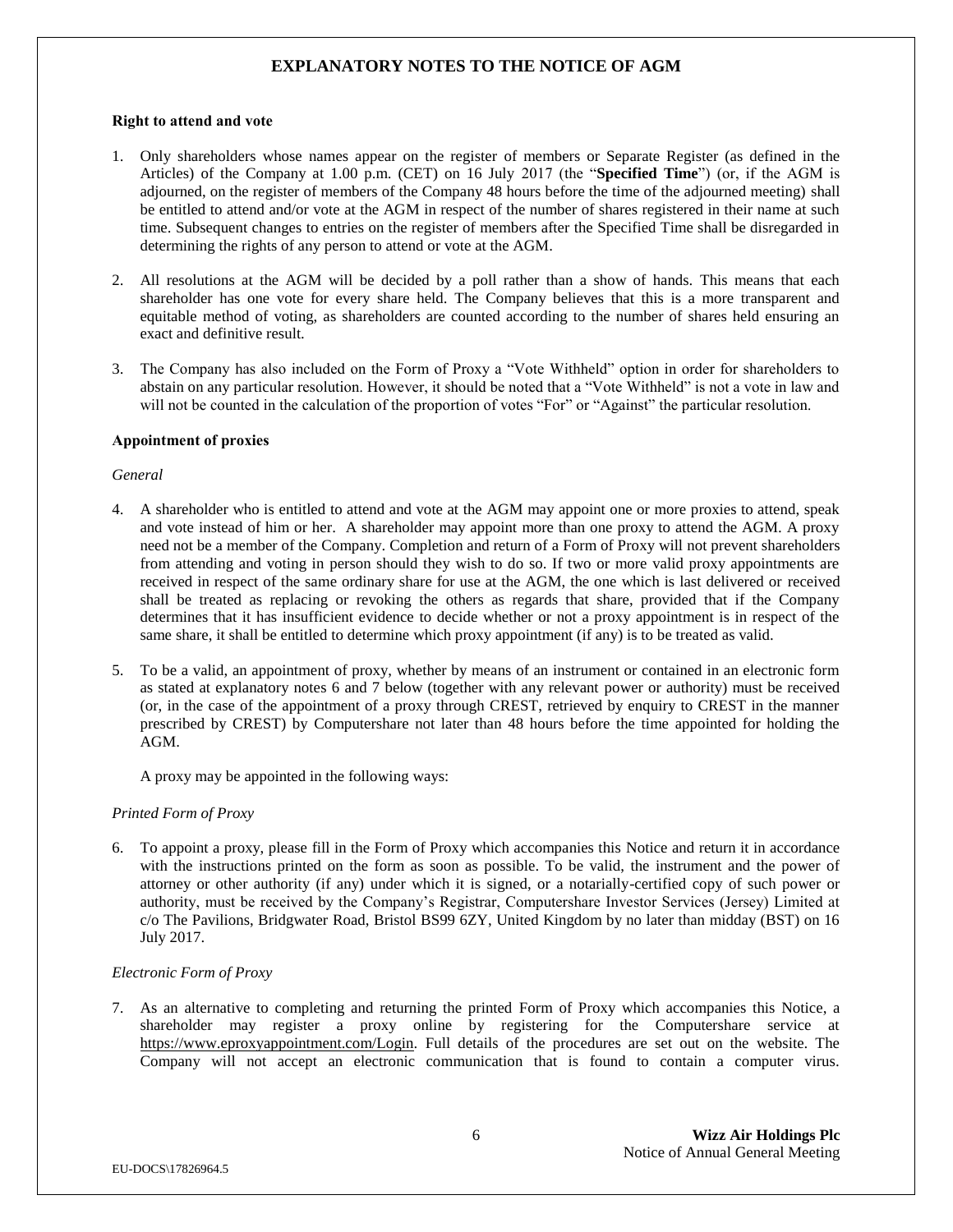## **EXPLANATORY NOTES TO THE NOTICE OF AGM (CONTINUED)**

*Electronic proxy appointment through CREST*

- 8. CREST members who wish to appoint a proxy or proxies through the CREST electronic proxy appointment service may do so by using the procedures described in the CREST Manual. CREST personal members or other CREST sponsored members, and those CREST members who have appointed a voting service provider(s), should refer to their CREST sponsor or voting service provider(s), who will be able to take the appropriate action on their behalf.
- 9. In order for a proxy appointment or instruction made using the CREST service to be valid, the appropriate CREST message (a "**CREST Proxy Instruction**") must be properly authenticated in accordance with Euroclear UK & Ireland Limited's specifications and must contain the information required for such instructions, as described in the CREST Manual. The message, regardless of whether it relates to the appointment of a proxy or to an amendment to the instruction given to a previously appointed proxy must, in order to be valid, be transmitted so as to be received by the Company's agent (ID 3RA50) not later than 48 hours before the time appointed for the AGM. For this purpose, the time of receipt will be taken to be the time (as determined by the timestamp applied to the message by the CREST application's host) from which the Company's agent is able to retrieve the message by enquiry to CREST in the manner prescribed by CREST. After this time any change of instructions to proxies appointed through CREST should be communicated to the appointee through other means.
- 10. CREST members and, where applicable, their CREST sponsors or voting service providers should note that Euroclear UK & Ireland Limited does not make available special procedures in CREST for any particular messages. Normal system timings and limitations will therefore apply in relation to the input of CREST Proxy Instructions. It is the responsibility of the CREST member concerned to take (or, if the CREST member is a CREST personal member or sponsored member or has appointed a voting service provider(s), to procure that his or her CREST sponsor or voting service provider(s) take(s)) such action as shall be necessary to ensure that a message is transmitted by means of the CREST system by any particular time. In this connection, CREST members and, where applicable, their CREST sponsors or voting service providers are referred, in particular, to those sections of the CREST Manual concerning practical limitations of the CREST system and timings.
- 11. The Company may treat as invalid a CREST Proxy Instruction in the circumstances set out in Article 34 of the Companies (Uncertificated Securities) (Jersey) Order 1999.

#### **Corporate representatives**

12. Any corporation which is a shareholder of the Company may, by resolution of its directors or other governing body, authorise such persons as it thinks fit to act as its representative at the AGM. The person so authorised shall be entitled to exercise the same powers on behalf of such corporation as the corporation could exercise if it were an individual shareholder of the Company.

#### **Nominated persons**

13. Any person to whom this Notice is sent who is a person nominated to enjoy information rights in accordance with the provisions of the Articles (a "**Nominated Person**") may, under an agreement between him/her and the shareholder by whom he/she was nominated, have a right to be appointed (or to have someone else appointed) as a proxy for the AGM. Alternatively, if a Nominated Person has no such right, or does not wish to exercise it, he/she may, under any such agreement, have a right to give instructions to the relevant shareholder as to the exercise of voting rights. The statement of the rights of shareholders in relation to the appointment of proxies in paragraphs 4 to 11 above does not apply to Nominated Persons. The rights described in those paragraphs can only be exercised by the shareholders of the Company.

## **Voting rights**

14. As at 24 May 2017 (being the last practicable business day prior to publication of this Notice), the Company's issued ordinary share capital consisted of 57,404,971 ordinary shares carrying one vote each on a poll and the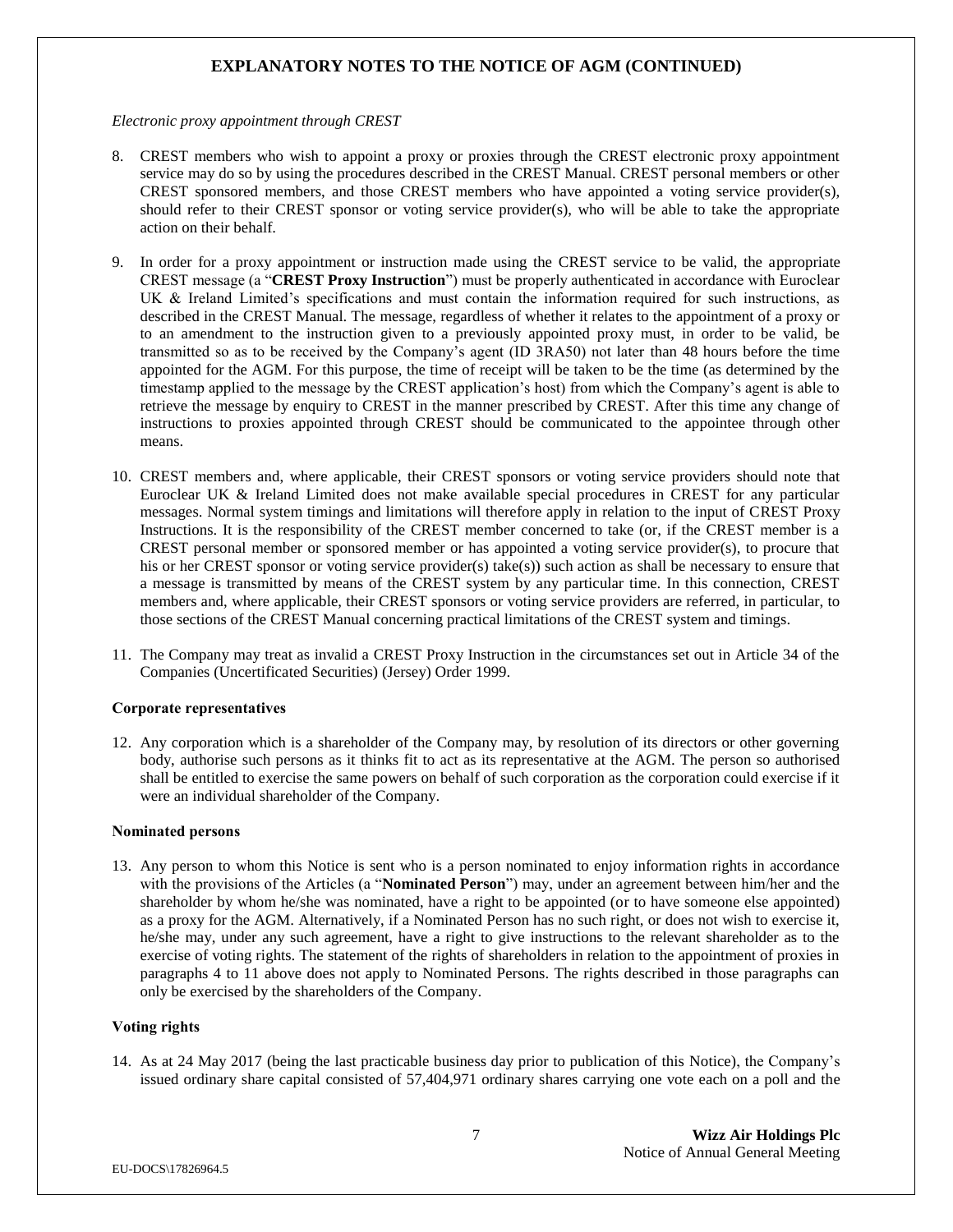## **EXPLANATORY NOTES TO THE NOTICE OF AGM (CONTINUED)**

total number of votes exercisable at that date is the same number. At that date, the Company held no treasury shares.

#### **Inspection of documents**

- 15. Copies of the following documents are available for inspection during normal business hours at the Company's registered office at 44 Esplanade, St. Helier, JE4 9WG, Jersey, Channel Islands, the corporate headquarters at World Trade Center 1, Geneva International Airport, 1215 Geneva 15, Switzerland and the offices of Latham & Watkins (London) LLP at 99 Bishopsgate, London, EC2M 3XF, United Kingdom on any weekday from the date of this Notice until the time of the AGM and at the venue of the AGM from 15 minutes before the AGM until it ends:
	- a. a copy of the executive director's service contract;
	- b. copies of the letters of appointment of the non-executive directors;
	- c. copies of the letters of indemnity for each of the directors; and
	- d. the articles of association of the Company.

#### **Website**

16. A copy of this Notice, and other relevant shareholder information can be found at [http://wizzair.com.](http://wizzair.com/)

#### **Addresses**

17. Addresses, including electronic addresses provided in this Notice, are provided solely for the purposes so specified. Shareholders may not use any electronic address provided in this Notice to communicate with the Company for any purpose other than those expressly stated herein.

#### **Shareholders' statement**

18. Shareholders should note that it is possible that, pursuant to requests made by shareholders of the Company under the Articles, the Company may be required to publish on a website a statement setting out: (a) any matter relating to the audit of the Company's accounts or (b) any circumstances connected with an auditor of the Company ceasing to hold office. The Company may not require the shareholders requesting any such website publication to pay its expenses in complying with such publication requirement. Where the Company is required to place a statement on a website under the Articles, it must forward the statement to the Company's auditor no later than the time when it makes the statement available on the website. The business which may be dealt with at the AGM includes any statement that the Company has been required under the Articles to publish on a website.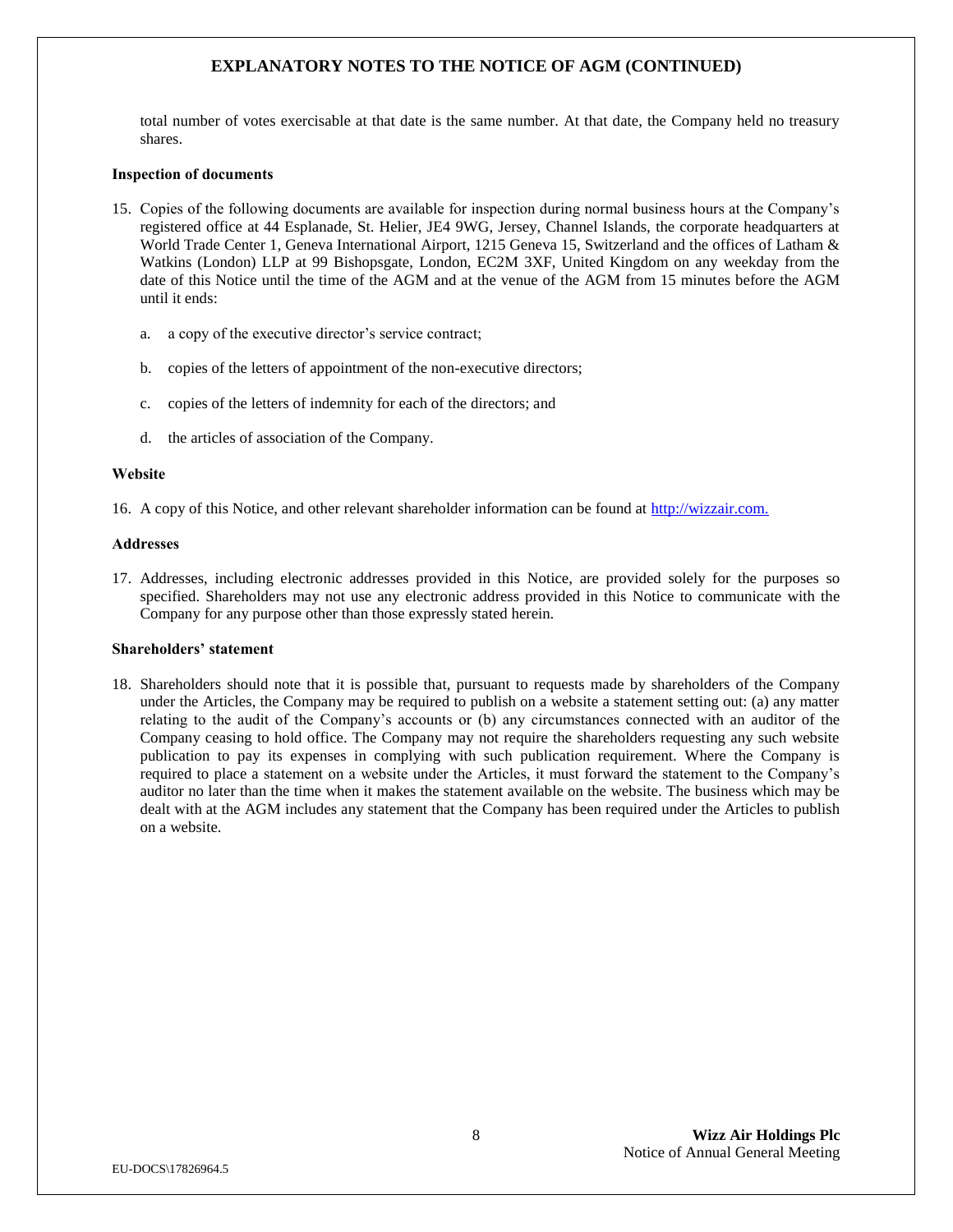## **EXPLANATORY NOTES TO THE RESOLUTIONS**

Resolutions 1 to 5 (inclusive), 7, 9, 11, 13, 14, 16, 17 and 19-21 (inclusive) are proposed as ordinary resolutions. This means that for each of those resolutions to be passed, more than half of the votes cast must be in favour of the resolution. Resolutions 22 and 23 are proposed as special resolutions. This means that for these resolutions to be passed at least three-quarters of the votes cast must be in favour of the resolutions. Resolutions 6, 8, 10, 12, 15 and 18 will only be voted on by Independent Shareholders as required by the Listing Rules.

For each of Resolutions 21-23, the calculations have been made on the basis of the issued ordinary share capital as at 24 May 2017, the latest practicable date prior to the publication of the Notice of the AGM, being 57,404,971 ordinary shares, and rounded down to the nearest whole £1 in nominal value.

The poll results will be notified to the Financial Conduct Authority and published on the Company's website as soon as possible after the conclusion of the AGM.

#### **Resolution 1: Reports and accounts**

The directors are required to present to the AGM the audited accounts and the directors' and auditor's reports for the financial year ended 31 March 2017.

### **Resolution 2: Directors' remuneration report**

Consistent with the requirements applicable to UK listed companies incorporated in the UK, the Company is putting before shareholders in general meeting a resolution to approve the directors' remuneration report. The remuneration report for the financial year ended 31 March 2017 is set out on pages 48 to 59 of the annual report and accounts and includes details of the directors' remuneration for the year ended 31 March 2017. The Company's auditors, PricewaterhouseCoopers LLP, have audited those parts of the directors' remuneration report capable of being audited (marked as audited information).

The vote on the directors' remuneration report is advisory in nature in that payments made or promised to directors will not have to be repaid, reduced or withheld in the event that resolution 2 is not passed.

#### **Resolutions 3-18: Re-election and election of directors**

Under the UK Corporate Governance Code, there is a recommendation that all directors stand for annual re-election. Accordingly, all the directors offer themselves for re-election or election, proposed through separate resolutions 3 to 18. In accordance with Listing Rule 9.2.2E(R) and the Articles, there will be an ordinary resolution and a separate resolution of Independent Shareholders in respect of the re-election of each of the Independent Directors (as defined in the Articles), being Thierry de Preux, Guido Demuynck, Simon Duffy, John McMahon and Susan Hooper and the election of Wioletta Rosołowska. No Controlling Shareholder (as defined in the Articles) or associate of a Controlling Shareholder will be eligible to vote in respect of these additional resolutions. As at the date of this document, Indigo Hungary LP and Indigo Maple Hill, L.P. are the only Controlling Shareholders of the Company and are precluded from voting on these additional restrictions.

Biographical details of each of the directors standing for re-election and election are set out on pages 11 to 13 of this Notice. The Board considers each director to be effective in their role and that they continue to demonstrate the level of commitment required in connection with their role on the Board and the needs of the business.

#### **Resolutions 19 and 20: Re-appointment and remuneration of the auditors**

The Company is required to appoint auditors at each general meeting at which accounts are presented to shareholders. Resolution 19 proposes the appointment of PricewaterhouseCoopers LLP as the Company's auditors until the conclusion of the next AGM. It is normal practice for a company's directors and/or audit committee to be authorised to determine the level of the auditors' remuneration for the ensuing year. Resolution 20 proposes to give such authority to the directors and/or audit committee.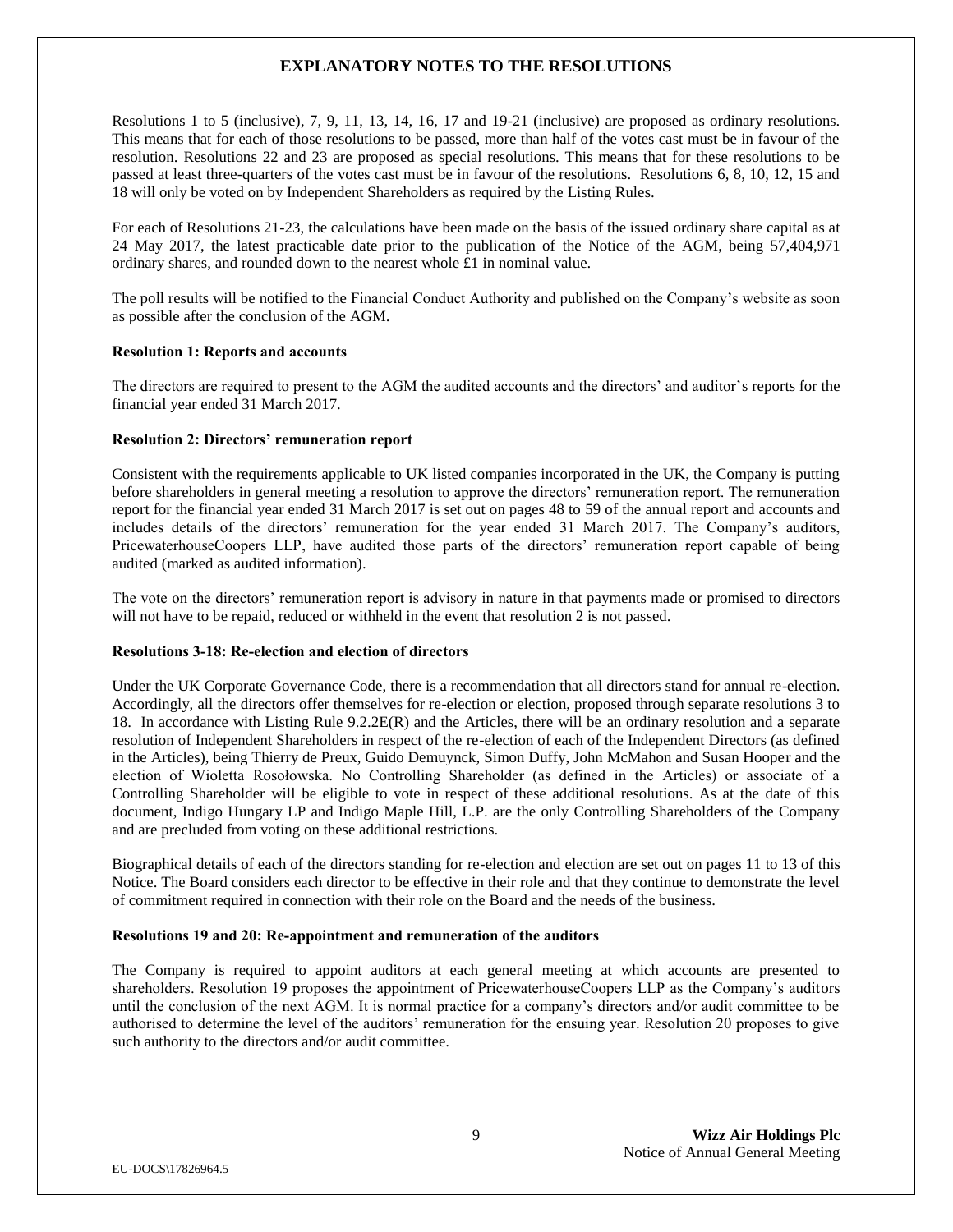## **EXPLANATORY NOTES TO THE RESOLUTIONS (CONTINUED)**

#### **Resolution 21: Authority to allot shares**

The Company's directors may only allot shares or grant rights to subscribe for or convert any securities into shares if authorised to do so by shareholders. This resolution will give authority for the directors to allot shares or grant rights to subscribe for or convert any securities into shares in accordance with the Investment Association (the "**IA**") Guidelines and Article 20 of the Articles: (a) up to a maximum aggregate nominal amount of £1,913 (representing approximately one third of the total issued ordinary shares as at 24 May 2017, being the last practicable date before publication of this Notice) without restriction; and (b) the same amount again, but only in respect of a pre-emptive issue to existing shareholders by way of a rights issue (with exclusions to deal with fractional entitlements to shares and overseas shareholders to whom the rights issue cannot be made due to legal and practical restrictions).

In accordance with IA guidance, this authority shall expire at the conclusion of the Company's next AGM (or, if earlier, at the close of business on the date which is 15 months after the date of this resolution, being 18 October 2018). The directors have no present intention of exercising this authority. However, it is considered prudent to maintain the flexibility that this authority provides. The Company's directors intend to renew this authority annually. As at 24 May 2017, being the latest practicable date prior to the publication of this Notice, the Company does not hold any shares in treasury.

## **Resolutions 22 and 23: Disapplication of pre-emption rights**

Further to the revised Pre-emption Group Statement of Principles for the disapplication of pre-emption rights (the "**Statement of Principles**") published in March 2015, the Pre-emption Group has provided template resolutions for the disapplication of pre-emption rights which have been reflected in Resolutions 22 and 23.

Pursuant to Article 25 of the Articles, if the directors wish to allot Equity Securities (as defined in the Articles) for cash, they must in the first instance offer them to existing shareholders in proportion to their holdings. There may be occasions, however, when the directors need the flexibility to finance business opportunities by the issue or transfer of shares without a pre-emptive offer to existing shareholders. This cannot be done under the Articles unless the shareholders have first waived their pre-emption rights. Resolutions 22 and 23 will therefore empower the directors to allot unissued Equity Securities, pursuant to the authority granted under resolution 21 above, for cash, without application of the pre-emption rights contained in Articles 25 to 28 of the Articles.

The purpose of Resolution 22 is to empower the directors to allot new shares pursuant to the authority given by Resolution 21, or sell treasury shares, for cash (i) in connection with a pre-emptive offer or rights issue or (ii) otherwise up to a nominal value of £287, being 5% of the issued ordinary share capital of the Company as at 24 May 2017 (being the latest practicable date prior to the publication of this Notice), without the shares being offered to existing shareholders in proportion to their existing holdings.

The purpose of Resolution 23 is to empower the directors to allot new shares pursuant to the authority given by Resolution 21, or sell treasury shares, for cash up to a further nominal value of £287 being 5% of the issued ordinary share capital of the Company as at 24 May 2017 (being the latest practicable date prior to the publication of this Notice), without the shares being offered to existing shareholders in proportion to their existing holdings, only in connection with an acquisition or specified capital investment (within the meaning given in the Statement of Principles) which is announced at the same time as the allotment, or which has taken place in the preceding six month period and is disclosed in the announcement of that allotment.

The directors have no present intention of exercising these authorities. The directors do not intend to issue more than 7.5% of the total issued ordinary share capital of the Company (excluding treasury shares (if any)) for cash on a non pre-emptive basis in any rolling three-year period (other than in connection with an acquisition or specified capital investment as described in the Statement of Principles) without prior consultation with shareholders.

These authorities will expire at the conclusion of the next AGM of the Company or, if earlier, at the close of business on the date which is 15 months after the date of these resolutions, being 18 October 2018.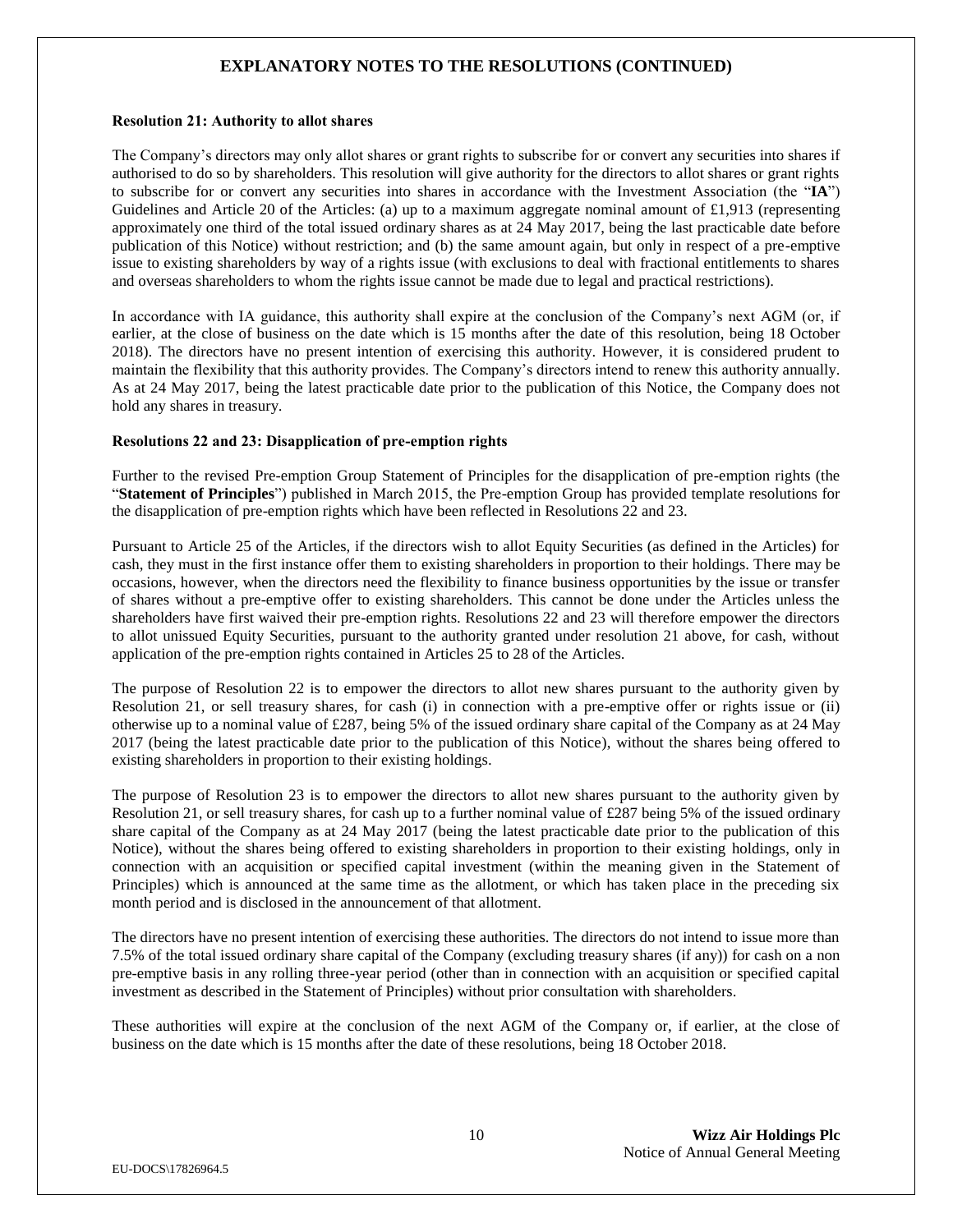## **DIRECTORS' BIOGRAPHIES**

#### **William A. Franke**, *Chairman*

Mr Franke has been Chairman of Wizz Air since 2004. Mr Franke is the founder and Managing Partner of Indigo, a private equity fund focused in air transportation, and Chairman of Frontier Airlines, Inc. From 1998 to 2001, Mr Franke was a Managing Partner of Newbridge Latin America, a private equity fund focused on Latin America. Mr Franke was the Chairman and Chief Executive Officer of America West Airlines from 1993 to 2001 and currently serves on the board of directors of Concesionaira Vuela Compañía de Aviación, S.A. de C.V., a Mexican airline which does business as Volaris. He served as Chairman of Spirit Airlines Inc., a United States airline, from July 2006 to August 2013 and Tiger Aviation Pte. Ltd, a Singapore-based airline, from 2004 to 2009, and held directorships in Alpargatas S.A.I.C, an Argentina-based footwear and textiles manufacturer, from 1996 to 2007, and Phelps Dodge Corporation, a mining company, where he served as the lead outside director for several years, from 1980 to 2007. He has in the past served on a number of publicly listed company boards of directors including ON Semiconductor, Valley National Corporation, Southwest Forest Industries and the Circle K Corporation. Mr Franke has both undergraduate and law degrees from Stanford University and an honorary PhD. from Northern Arizona University.

#### **József Váradi**, *Chief Executive Officer*

Mr Váradi was one of the founders of Wizz Air in 2003. Mr Váradi worked at Procter & Gamble for ten years between 1991 and 2001, and became Sales Director for Global Customers where he was responsible for major clients throughout 11 EU countries. He then joined Malév Hungarian Airlines, the Hungarian state airline, as Chief Commercial Officer in 2001, before serving as its Chief Executive Officer from 2001 to 2003. He has also held board memberships with companies such as Lufthansa Technik Budapest (Supervisory Board, 2001-2003) and Mandala Airlines (Board of Commissioners, 2007-2011). In 2007, Mr Váradi won the Ernst & Young Hungary "Brave Innovator" award. Mr Váradi holds a Master's degree in Economics from the Budapest University of Economic Sciences and a Master's Degree in law from the University of London.

#### **Thierry de Preux**, *Non-Executive Director*

Mr de Preux was a founding shareholder of Wizz Air in 2003 and joined the Board in 2012. A qualified chemical engineer, Mr de Preux completed his Master of Business Administration at Harvard Business School and went on to become a General Manager at the Nestlé Group. He subsequently spent 17 years as the head of the Swiss division of Korn/Ferry International, where he specialised in board consulting and recruitment. In 2008, Mr de Preux founded the Swiss Board Members Forum, an association including board members of the twenty largest companies on the Swiss Market Index.

#### **Guido Demuynck**, *Non-Executive Director*

Mr Demuynck joined the Board in February 2014. Mr Demuynck spent more than 25 years with Koninklijke Philips N.V., holding various roles including General Manager, Portable Audio Business Line, General Manager, Audio Business Group and Marantz and Chief Executive, Consumer Electronics (as a member of the group management committee of Royal Philips Electronics and Senior Vice President). He then held the positions of Board Member, responsible for Mobile Division, at KPN (Koninklijke) N.V. and Chief Executive of Kroymans Corporation B.V. and Liquavista B.V. Mr Demuynck is currently a member of the supervisory board and chairman of the remuneration committee of TomTom N.V., a member of the board of directors and of the audit committee of Belgacom N.V., a member of the supervisory board of each of Teleplan International N.V., Divitel Holding B.V. and Aito B.V. and chairman of the audit committee of Belgacom SA. Mr Demuynck has a Master's Degree in Applied Economics (magna cum laude) from the University of Antwerp and a Master's Degree in Marketing and Distribution (magna cum laude) from the University of Gent.

#### **Simon Duffy**, *Non-Executive Director*

Mr Duffy joined the Board in January 2014. Mr Duffy started his career at NM Rothschild & Sons Ltd and has held positions at Shell International Petroleum Co, Bain & Co, Consolidated Gold Fields Plc, Guinness Plc, Thorn EMI Plc (where he held the position of Deputy Chairman and Group Finance Director), World Online International B.V. (where he held the position of Deputy Chairman and Chief Executive), End2End AS (where he held the position of Chief Executive), Orange SA (where he held the position of Chief Financial Officer), ntl: Telewest Inc. (where he held the position of Executive Vice Chairman) and Tradus Plc (where he held the position of Executive Chairman). Mr Duffy has extensive London Stock Exchange non-executive director experience. He has sat on the board of, amongst others, Gartmore Plc, HMV Group Plc, GWR Group Plc and Imperial Tobacco Plc. He is currently chairman of You View Ltd., which is a joint venture between British Telecom, TalkTalk and all the leading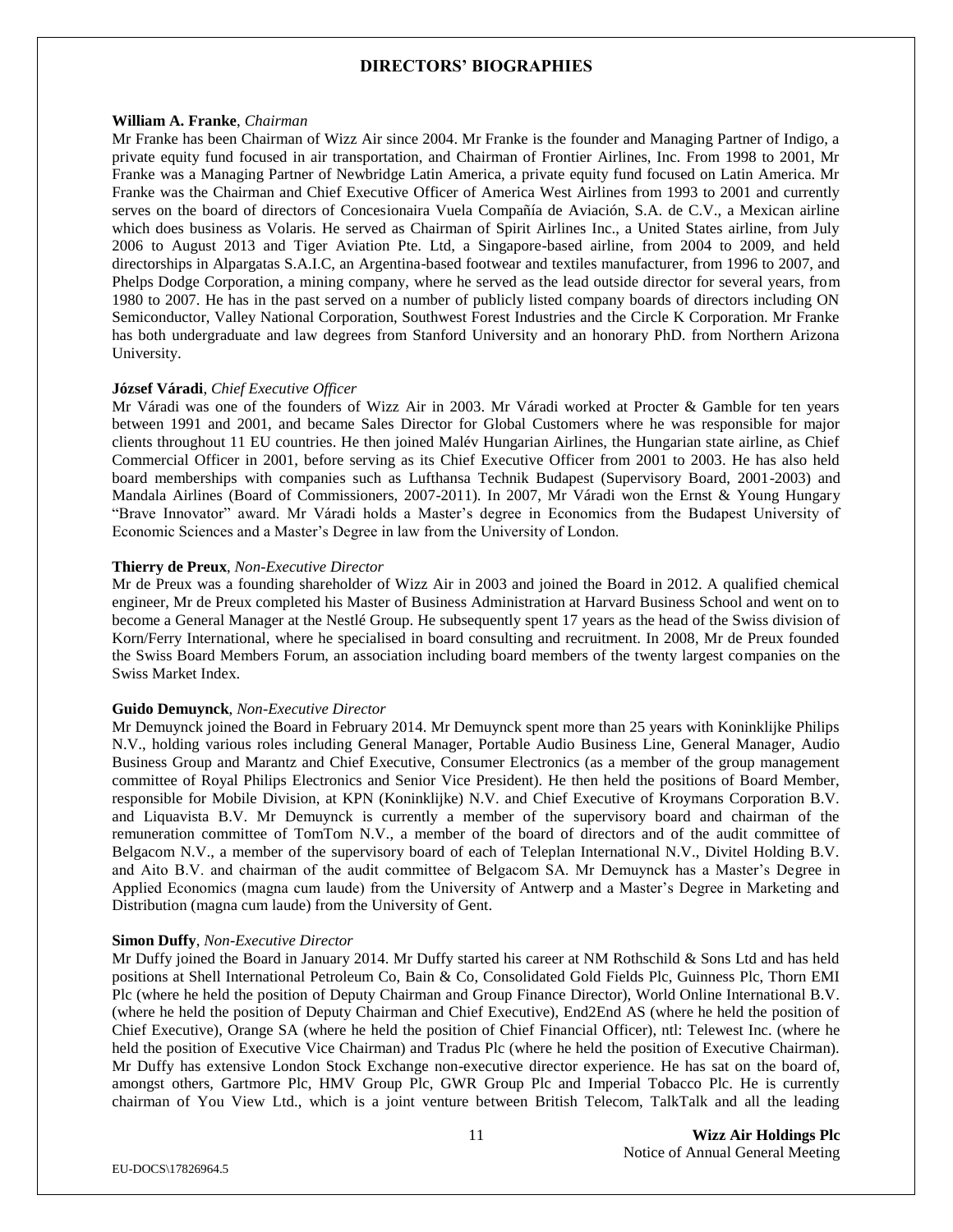broadcasters in the United Kingdom and chairman of M Blox Inc. He is a non-executive director of Oger Telecom, a Middle East telecommunications company, and of Modern Times Group AB, one of Europe's largest broadcasting companies that is listed on the Stockholm Exchange, where he is chairman of the audit committee. Mr Duffy has a BA in Philosophy, Politics and Economics from Oxford University and an MBA from Harvard Business School.

#### **Stephen L. Johnson**, *Non-Executive Director*

Mr Johnson joined the Board in 2004, left the Board in 2009 and was re-appointed as a Non-Executive Director in 2011. Mr Johnson is Executive Vice President, Corporate Affairs for American Airlines Group Inc. and its principal subsidiary, American Airlines, Inc. Previously, Mr Johnson served as Executive Vice President, Corporate and Government Affairs for US Airways. Prior to joining US Airways in 2009, Mr Johnson was a partner at Indigo from 2003 to 2009. Between 1995 and 2003, Mr Johnson held a variety of positions with America West Holdings Corporation prior to its merger with US Airways Group, including Executive Vice President, Corporate. Prior to joining America West, Mr Johnson served as Senior Vice President and General Counsel at GPA Group plc, an aircraft leasing company, and as an attorney at Seattle-based law firm Bogle & Gates where he specialised in corporate and aircraft finance and taxation. Mr Johnson earned his Master of Business Administration and Juris Doctor from the University of California, Berkeley, and a Bachelor of Arts in Economics from California State University, Sacramento.

#### **John McMahon**, *Non-Executive Director*

Mr McMahon has been a member of the Board since 2012. He has more than 25 years of experience in commercial aviation. He joined Aer Lingus in 1986, moved to GPA Group plc in 1990 and transferred to GECAS upon its formation in 1993. Later, he held senior management positions at debis AirFinance B.V. and Lloyds TSB Bank plc. In 2006, he led the initial public offering and New York Stock Exchange listing of Genesis Lease Limited, an aircraft leasing company, where he served as Chairman and CEO until its merger with AerCap Holdings N.V. in 2010. Since then, he has served as a consultant, director and lecturer. His non-executive directorships include Airspeed Limited, BNP Paribas Ireland, Investec Aircraft Syndicate Limited, Turbine Engine Securitization Limited and Waypoint Leasing Limited. Mr McMahon holds a Bachelor of Engineering degree from the National University of Ireland, Galway and post-graduate diplomas in Accounting and Finance (Association of Chartered Certified Accountants) and Computer Modelling & Simulation (Trinity College Dublin). He completed the Advanced Management Program at Harvard Business School and is a Chartered Director of the Institute of Directors.

#### **John R. Wilson**, *Non-Executive Director*

Mr Wilson has been a member of the Board since 2005 and a Principal of Indigo since 2004. Mr Wilson is a member of the Board of Directors of Frontier Airlines, Inc., together with its holding companies, Frontier Airlines Holdings, Inc. and Falcon Acquisition Group, Inc. Prior to that he served at America West Airlines from 1997 to 2004 as the Vice President of Financial Planning & Analysis, Vice President of Operations Finance and other senior finance positions. From 1991 to 1997 he was employed by Northwest Airlines where he last served as Director of Finance for Asian operations based in Tokyo, Japan. Mr Wilson served on the board of Spirit Airlines Inc. from 2009 to August 2013 and served on the board of Vuela Compañía de Aviación, S.A.P.I. de C.V. from July 2010 to April 2012. Mr Wilson has a Master of Business Administration from the Darden School of Business at the University of Virginia and an undergraduate degree in Finance from Texas Tech University.

#### **Susan Hooper**, *Non-Executive Director*

Susan Hooper was named to the Board of Directors as a non-executive director in March 2017 and serves on Wizz Air's Audit and Remuneration committees. A UK national, Ms Hooper was managing director of British Gas Services, leading the service and repair, central heating installations, electrical services, and Dyno-Rod business units until November 2014. She joined British Gas from the Acromas Group where she was chief executive of the travel division, responsible for Saga holidays and hotels, Saga cruises, Spirit of Adventure cruises, Titan Travel and the travel division of the AA. Previously, Ms Hooper held senior roles at Royal Caribbean International, Avis Europe, PepsiCo International, McKinsey & Co, and Saatchi & Saatchi. During her time with PepsiCo International, Ms Hooper spent over five years based in Central and Eastern European countries. From 2011 to 2014 she was a non-executive director of Whitbread PLC and has held several other non-executive directorships, including at First Choice plc, Transcom SA, Royal and Sun Alliance Group plc and Courtaulds Textiles Plc. Ms Hooper is currently a non-executive director of Affinity Water Ltd. and The Rank Group plc, as well as an advisory board member of LUISS Business School in Rome.

12 **Wizz Air Holdings Plc**  Notice of Annual General Meeting